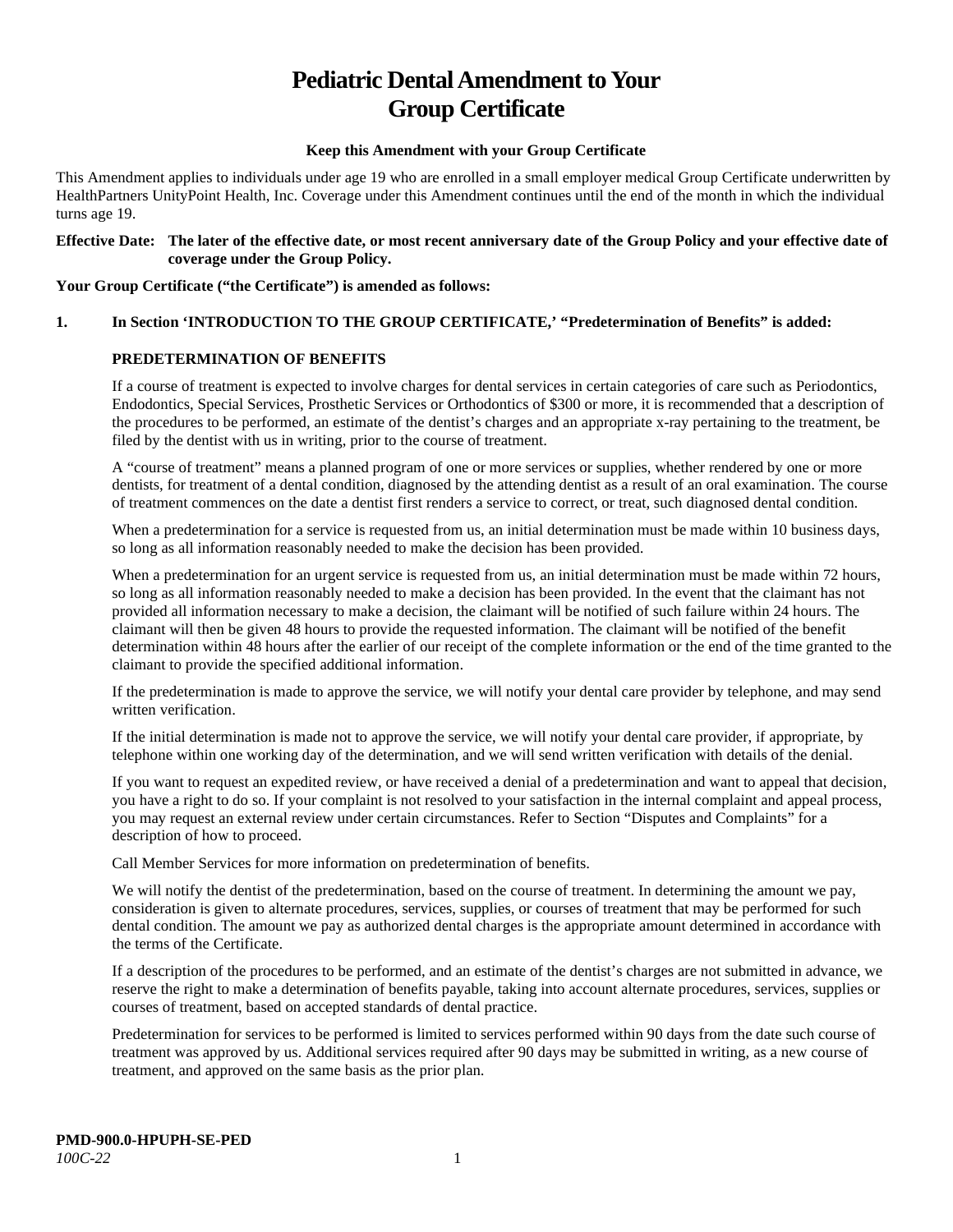## **2. In Section 'DEFINITIONS OF TERMS USED,' the following definitions are added:**

**Clinically accepted dental services.** These are techniques or services, accepted for general use, based on risk/benefit implications (evidence based). Some clinically accepted techniques are approved only for limited use, under specific circumstances.

**Consultations**. These are diagnostic services provided by a dentist or dental specialist other than the practitioner who is providing treatment.

**Cosmetic care.** These are dental services to improve appearance, without treatment of a related illness or injury.

**Customary restorative materials.** These are amalgam (silver fillings), glass ionomer and intraorally cured acrylic resin and resin-based composite materials (white fillings).

**Date of service.** This is generally the date the dental service is performed. For prosthetic, or other special restorative procedures, the date of service is the date impressions were made for final working models. For endodontic procedures, date of service is the date on which the root canal was first entered for the purpose of canal preparation.

**Dentist.** This is a professionally degreed doctor of dental surgery or dental medicine who lawfully performs a dental service in strict accordance with governmental licensing privileges and limitations.

**Elective procedures.** These are procedures which are available to patients but which are not dentally necessary.

**Emergency dental care.** These are services for an acute dental condition that would lead a prudent layperson to reasonably expect that the absence of immediate care would result in serious impairment to the dentition or would place the person's oral health in serious jeopardy.

**Endodontics.** This is the treatment of diseases of the dental pulp. Endodontics includes root canal therapy, pulp capping procedures, apexification and periapical procedures associated with root canal treatment.

**Medically necessary orthodontic services.** These are comprehensive medically necessary services covered for pediatric dental insureds who have a severe handicapping malocclusion related to a medical condition resulting from congenital, craniofacial or dentofacial malformations involving the teeth and requiring reconstructive surgical correction in addition to orthodontic services.

**Oral Surgery.** This is routine surgery involving teeth or alveolar bone, including extraction and alveolectomy. Oral surgery may include other oral treatment and surgery, if a dentist considers it dentally necessary. Oral surgery does not include orthodontia, orthognathic surgery, and placement of dental implants or surgical care that is necessary because of a medical condition.

**Orthodontics.** This is medically necessary dental care for the correction of severe handicapping malocclusion of teeth using appliances and techniques that alter the position of teeth in the jaws.

**Orthognathic surgery.** This is oral surgery to alter the position of the jaw bones.

**Periodontics.** This is non-surgical and surgical treatment of diseases of the gingiva (gums) and bone supporting the teeth.

**Prosthetic services.** These are services to replace missing teeth; including the prescribing, repair, construction, replacement and fitting of fixed bridges and full or partial removable dentures.

#### **3. The following are added to Section "SERVICES NOT COVERED," and apply only to Pediatric Dental benefits:**

- Treatment, procedures or services which are not dentally necessary and/or which are primarily educational in nature or for the vocation, comfort, convenience, appearance or recreation of the insured.
- The treatment of conditions which foreseeable result from excluded services.
- For Network Benefits, treatment, procedures or services which are not provided by a network dentist or other authorized provider or are not authorized by us.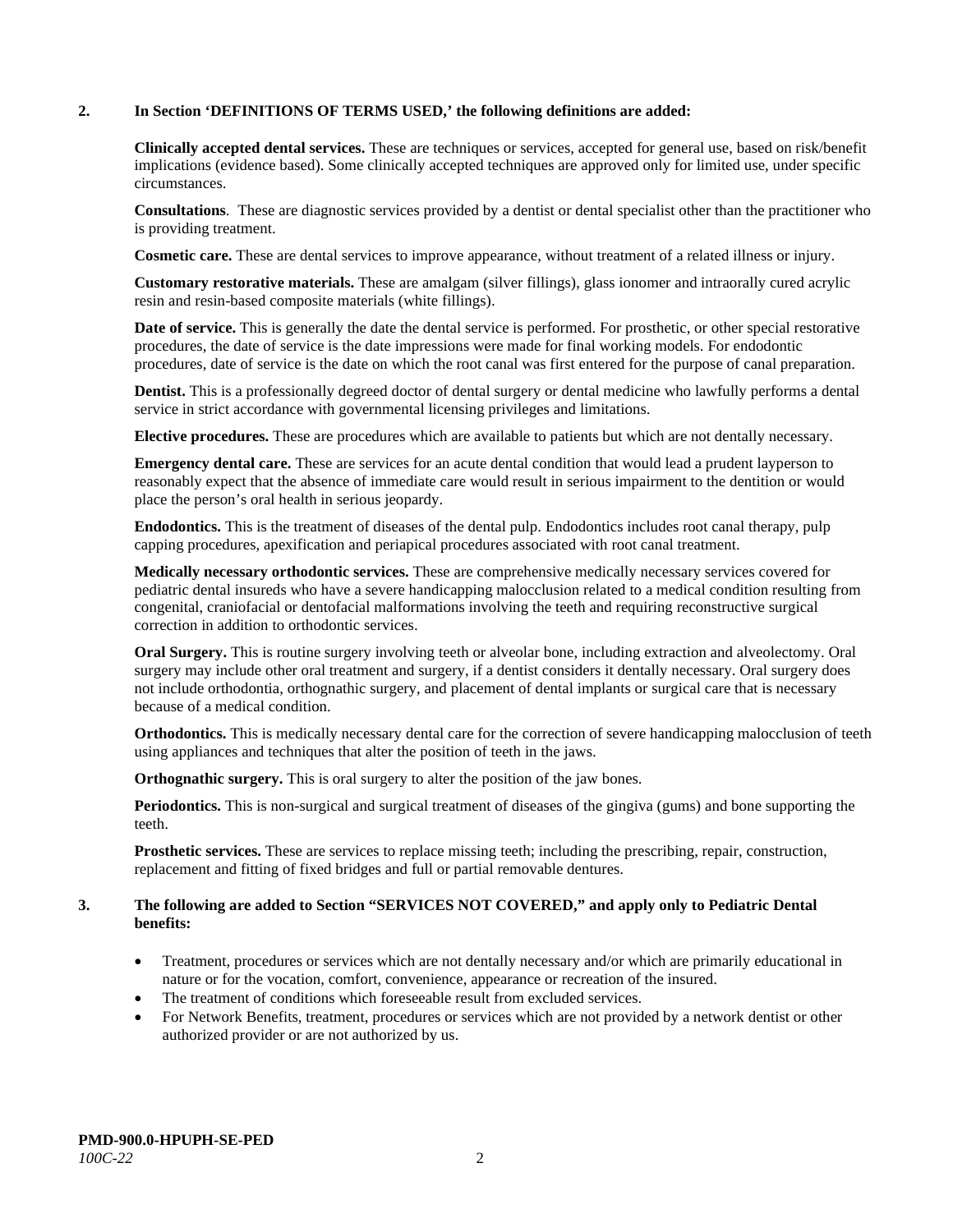- Dental services or supplies primarily intended to alter the shape, appearance and function of the teeth for cosmetic purposes, or for the purpose of improving the appearance of your teeth. This includes tooth whitening, tooth bonding and veneers that cover the teeth, and any services intended to replace existing restorations done historically for cosmetic reasons, even if due to material failure (wear/chipping/fracture) or the presence of decay at the restorative margin. This exclusion does not apply to services for reconstructive surgery. However, to the extent that these reconstructive surgery services are paid as medical services under the Certificate, they are not covered as Pediatric Dental services.
- Hospitalization or other facility charges.
- Local anesthesia or use of electronic analgesia billed as a separate procedure is not covered. Inhaled nitrous oxide is not covered. General anesthesia and intravenous sedation are not covered except as indicated in this Amendment.
- Orthodontic services, except as provided in this Amendment.
- Orthognathic surgery (surgery to reposition the jaws).
- Services which are elective, investigative, experimental or not otherwise clinically accepted.
- Procedures, appliances or restorations that are necessary to alter, restore or maintain occlusion, including but not limited to: increasing vertical dimension, replacing or stabilizing tooth structure lost by attrition (including chipping or fractures of tooth structure or restorations), or erosion, abfraction, abrasion, or realigning teeth, except as covered orthodontic services provided in this Amendment. Mandibular orthopedic appliances and bite planes are also not covered.
- Procedures, appliances (other than occlusal guards, as indicated in this Amendment) or restorations for the prevention of bruxism (grinding of teeth) or clenching.
- Services for the following items:
	- o replacement of any missing, lost or stolen dental or implant-supported prosthesis.
	- o replacement or repair of orthodontic appliances.
	- replacement of orthodontic appliances due to non-compliance.
- Services related to a prosthetic or special restorative appliance which was installed or delivered more than 60 days after termination of coverage.
- Diagnostic testing that is performed and billed as a separate procedure such as collection of microorganisms for culture, viral cultures, genetic testing for susceptibility or oral disease and caries susceptibility tests. This includes all oral pathology and laboratory testing charges.
- For non-network coverage, dental services related to the replacement of any teeth missing prior to the insured's effective date under this Amendment.
- Dental services, supplies and devices not expressly covered as a benefit under this Amendment.
- Services provided to the insured which the insured is not required to pay.
- The portion of a billed charge for an otherwise covered service by a non-network provider, which is in excess of our maximum amount allowed. We also do not cover charges or a portion of a charge which is either a duplicate charge for a service or charges for a duplicate service.
- Services for injury or illness either (a) arising out of an injury in the course of employment and subject to workers' compensation or similar law; or (b) for which benefits are payable without regard to fault, under coverage statutorily required to be contained in any motor vehicle or other liability insurance policy or equivalent self-insurance; or (c) for which benefits are payable under another policy of accident and health insurance, Medicare or any other governmental program.
- Except where expressly addressed in this Amendment, when multiple, acceptable treatment options exist related to a specific dental problem, we will provide benefits based upon the least costly alternative treatment. This includes inlay restorations paid as corresponding amalgam restorations.
- Services covered under the patient's medical plan, except to the extent not covered under the patient's medical plan.
- Additional charges for office visits that occur after regularly scheduled hours, missed appointments or appointments cancelled on short notice.
- Onlays, veneers or partial crowns fabricated from extraorally cured composite resin or porcelain.
- Periodontal splinting.
- Athletic mouthguards.
- Charges for infection control, sterilization and waste disposal.
- Charges for sales tax.
- Treatment, procedures, or services or drugs which are provided when you are not covered under this Amendment.

**PMD-900.0-HPUPH-SE-PED**

*100C-22* 3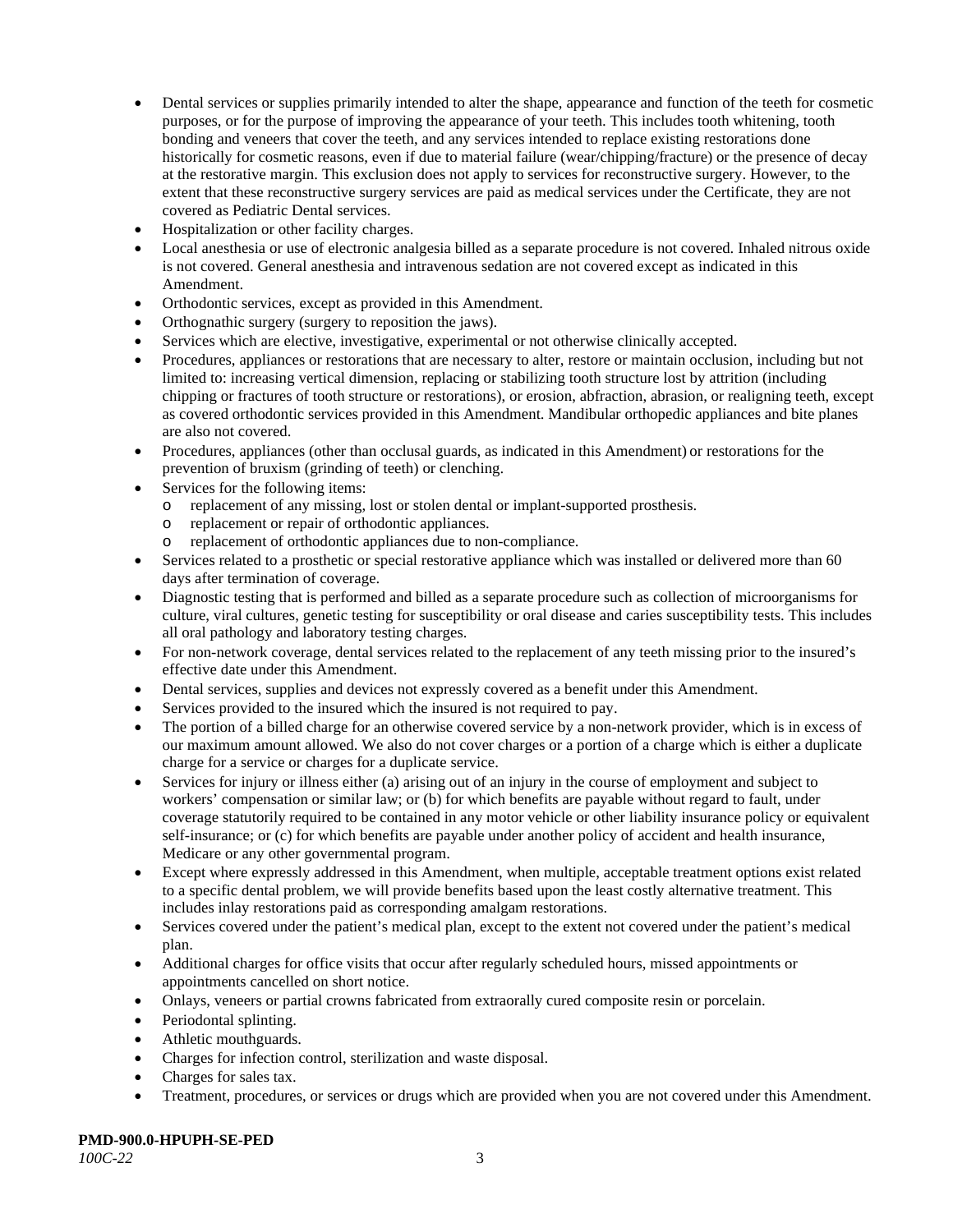- Cone beam CT capture and interpretation.
- Harvest of bone for use in autogenous grafting procedure.
- Charges for maxillofacial prosthetics.
- Charges for case presentations for treatment planning or behavioral management.
- Charges for enamel microabrasion, odontoplasty and pulpal regeneration.
- Charges for surgical procedures for isolation of a tooth with a rubber dam.
- Non-intravenous conscious sedation and drugs to treat anxiety or pain.
- Charges for endodontic endosseous implants.
- Charges for intentional reimplantation (including necessary splinting).
- Charges for canal preparation and fitting of preformed dowel or post.
- Charges for temporary crowns for fractured teeth.
- Charges for interim or custom abutments for implants.
- Charges for rebonding, recementing and repair of fixed retainers.
- Charges for surgical placement of a temporary anchorage device.
- Charges for autogenous or nonautogenous osseous, osteoperiosteal or cartilage graft of the mandible or maxilla.
- Charges for anatomical crown exposure.
- Interim prostheses.
- Connector bars, stress breakers and precision attachments.
- Provisional pontics, crowns and retainer crowns.
- Copings.
- Oral hygiene instruction.
- Removal of fixed space maintainers.
- Hospital, home and extended care facility visits by dental providers.
- Gold foil restorations.
- Treatment for correction of malocclusion of teeth and associated dental and facial disharmonies, and posttreatment retainers, when treatment is not medically necessary.
- Maxillofacial MRI, maxillofacial ultrasound and sialoendoscopy capture and interpretation.
- Post processing of image or image sets.
- Caries risk assessment and documentation.
- Charges for unspecified procedures.
- Charges for the placement of a restorative foundation for an indirect restoration.
- Charges for periradicular services and bone grafts or other material used in conjunction with periradicular surgery.
- Non-dental administrative fees and charges including, but not limited to dental record preparation, and interest charges.
- Services related to the diagnosis and treatment of Temporomandibular Joint Dysfunction (TMD).
- Services associated with non-covered services.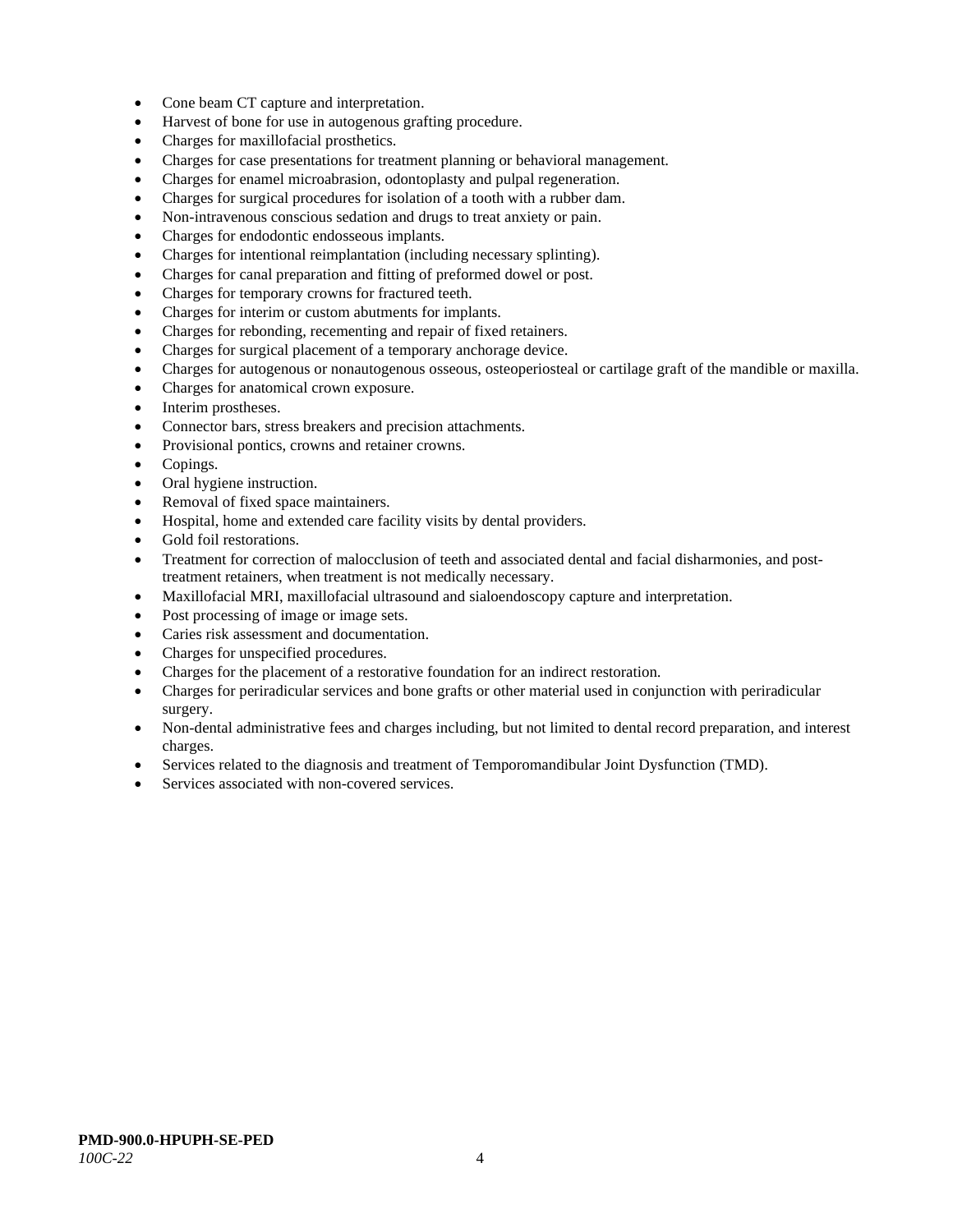## **4. The Benefits Chart is expanded to include the following:**

## **Pediatric Dental Benefits Chart**

**The Certificate covers Preventive and Diagnostic Services, Basic, Special, Prosthetic and medically necessary Orthodontia Services only, for insureds under age 19.**

**HealthPartners UnityPoint Health, Inc. agrees to cover the dental services described below. This Benefits Chart describes the level of payment that applies for each of the covered services. To be covered, dental services or items described below must be medically or dentally necessary. The date of service must be while you are enrolled in the plan.**

**Coverage for eligible services is subject to the exclusions, limitations and other conditions of this Amendment and the Group Certificate ("the Certificate"). See the "Services Not Covered" section of the Certificate for additional information about exclusions.**

**This dental plan allows you to choose, at any time, dentists within the dental network (Network Benefits), or dentists outside of the network (Non-Network Benefits).**

**The amount that we pay for covered services is listed below. The insured is responsible for the specified dollar amount and/or percentage of charges that we do not pay. Coverage may vary according to your network selection.**

**Benefits are underwritten by HealthPartners UnityPoint Health, Inc.**

**When you use Non-Network providers, benefits are substantially reduced and you will likely incur significantly higher out-of-pocket expenses. A Non-Network provider does not usually have an agreement with HealthPartners UnityPoint Health, Inc. to provide services at a discounted fee. In addition, Non-Network Benefits are restricted to the usual and customary amount under the definition of "Charge." The usual and customary amount can be significantly lower than a Non-Network provider's billed charges. If the Non-Network provider's billed charges are over the usual and customary amount, you pay the difference, in addition to any required deductible, copayment and/or coinsurance, and these charges do not apply to the out-of-pocket limit.**

**This plan is subject to plan and benefit changes required to maintain compliance with federal and state law. This includes, but is not limited to, benefit changes required to maintain a certain actuarial value or metal level. We may also change any deductible, coinsurance and out-of-pocket limit values on an annual basis to reflect cost of living increases.**

**These definitions apply to this amendment.**

| Calendar year: | This is the 12-month period beginning 12:01 A.M. Central Time, on January 1, and<br>ending 12:00 A.M. Central Time of the next following December 31.                                                                                                                                                                                                                                                                                                                                                                                                                                                                 |
|----------------|-----------------------------------------------------------------------------------------------------------------------------------------------------------------------------------------------------------------------------------------------------------------------------------------------------------------------------------------------------------------------------------------------------------------------------------------------------------------------------------------------------------------------------------------------------------------------------------------------------------------------|
| <b>Charge:</b> | For covered services delivered by network providers, this is the provider's discounted<br>charge for a given dental/surgical service, procedure or item, which network providers<br>have agreed to accept as payment in full.                                                                                                                                                                                                                                                                                                                                                                                         |
|                | For covered services delivered by non-network providers, this is the provider's charge<br>for a given dental/surgical service, procedure or item, up to our maximum amount<br>allowed for that service, procedure or item.                                                                                                                                                                                                                                                                                                                                                                                            |
|                | Our maximum amount allowed is based on the usual and customary charge for a given<br>dental/surgical service, procedure or item. It is consistent with the charge of other<br>providers of a given service or item in the same region. You must pay for any charges<br>above the maximum amount allowed, and they do not apply to the out-of-pocket limit.                                                                                                                                                                                                                                                            |
|                | To be covered, a charge must be incurred on or after the insured's effective date and<br>on or before the termination date. For network provider charges, the amount of the<br>copayment or coinsurance, or the amount applied to any deductible, is based on the<br>agreed fee applicable to the network provider, or a reasonable estimate of the cost<br>according to a fee schedule equivalent. For non-network provider charges, the amount<br>considered as a copayment or coinsurance, or the amount applied to any deductible, is<br>based on the lesser of the billed charge and our maximum amount allowed. |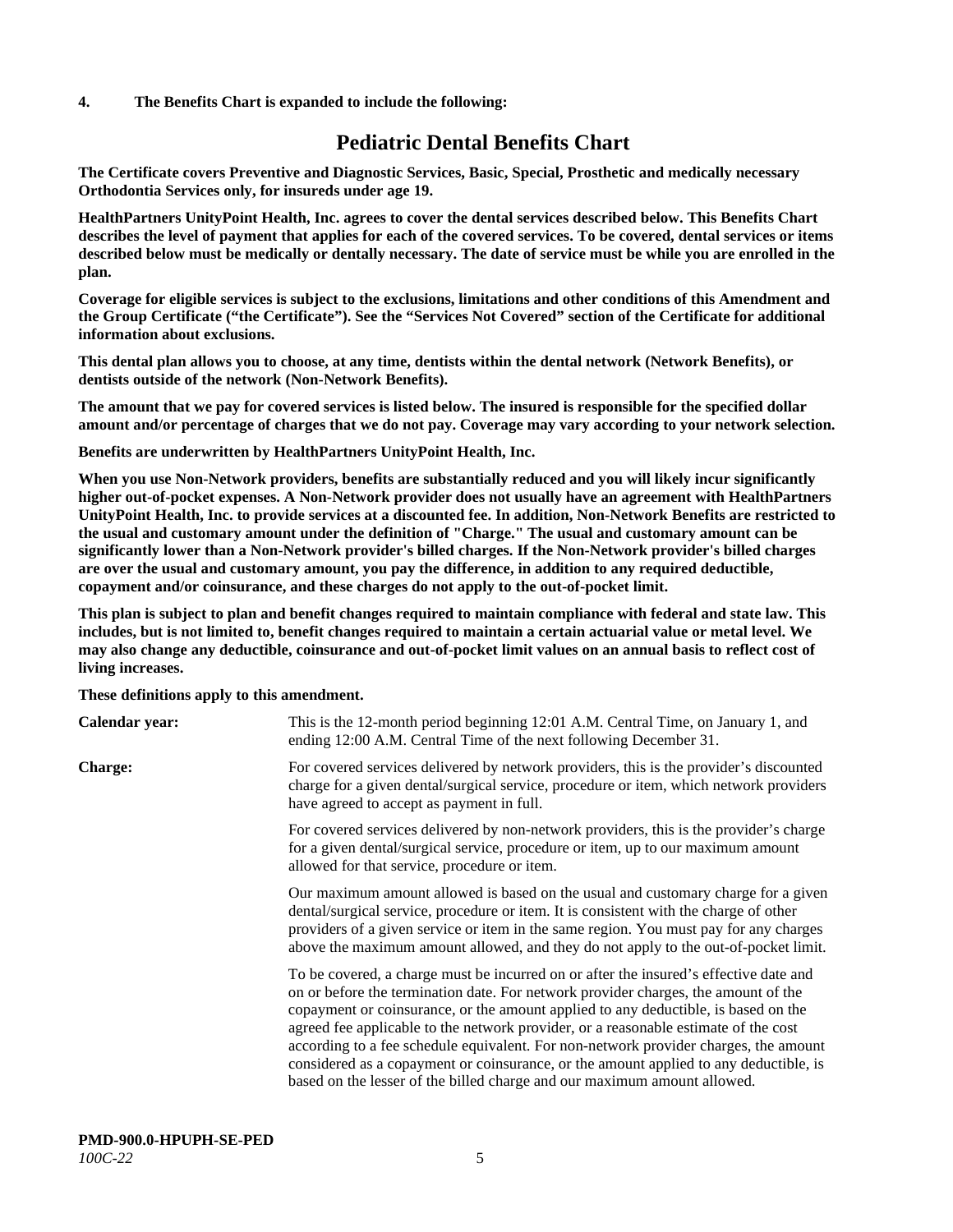| Copayment/coinsurance:  | The specified dollar amount, or percentage, of charges incurred for covered services,<br>which we do not pay, but which an insured must pay, each time an insured receives<br>certain dental services, procedures or items. Our payment for those covered services or<br>items begins after the copayment or coinsurance is satisfied. Covered services or items<br>requiring a copayment or coinsurance are specified in this Benefits Chart. For network<br>provider charges, the amount considered as a copayment or coinsurance is based on<br>the agreed fee applicable to the network provider, or a reasonable estimate of the cost<br>according to a fee schedule equivalent. For non-network provider charges, the amount<br>considered as a copayment or coinsurance is based on the lesser of the billed charge<br>and our maximum amount allowed. A copayment or coinsurance is due at the time a<br>service is rendered, or when billed by the provider. |
|-------------------------|-----------------------------------------------------------------------------------------------------------------------------------------------------------------------------------------------------------------------------------------------------------------------------------------------------------------------------------------------------------------------------------------------------------------------------------------------------------------------------------------------------------------------------------------------------------------------------------------------------------------------------------------------------------------------------------------------------------------------------------------------------------------------------------------------------------------------------------------------------------------------------------------------------------------------------------------------------------------------|
| Deductible:             | The specified dollar amount of charges incurred for covered services, which we do not<br>pay, but an insured or a family has to pay first in a calendar year. Our payment for<br>those services or items begins after any deductible is satisfied.                                                                                                                                                                                                                                                                                                                                                                                                                                                                                                                                                                                                                                                                                                                    |
|                         | Your plan has an embedded deductible. This means once an insured meets the individual<br>deductible, the plan begins paying benefits for that person. If two or more members of the<br>family meet the family deductible, the plan begins paying benefits for all members of the<br>family, regardless of whether each insured has met the individual deductible. However, an<br>insured may not contribute more than the individual deductible towards the family<br>deductible.                                                                                                                                                                                                                                                                                                                                                                                                                                                                                     |
|                         | The amount of the charges that apply to any deductible are based on (1) the agreed fee<br>applicable to the network provider, or a reasonable estimate of the cost according to a fee<br>schedule equivalent; or (2) the lesser of the billed charge and our maximum amount allowed<br>for the non-network provider. This Benefits Chart indicates which covered services are not<br>subject to the deductible.                                                                                                                                                                                                                                                                                                                                                                                                                                                                                                                                                       |
| Out-of-pocket expenses: | You pay any specified copayments/coinsurance and deductibles applicable for<br>particular services, subject to the out-of-pocket limit described below. These amounts<br>are in addition to the monthly premium payments.                                                                                                                                                                                                                                                                                                                                                                                                                                                                                                                                                                                                                                                                                                                                             |
| Out-of-pocket limit:    | You pay any copayments/coinsurance and deductibles for covered services, to the individual<br>or family out-of-pocket limit. Thereafter we cover 100% of charges incurred for all other<br>covered services, for the rest of the calendar year. You pay amounts greater than the out-of-<br>pocket limits if any benefit maximums are exceeded.                                                                                                                                                                                                                                                                                                                                                                                                                                                                                                                                                                                                                       |
|                         | Non-Network Benefits above the maximum amount allowed (see definition of "charge"<br>above) do not apply to the out-of-pocket limit.                                                                                                                                                                                                                                                                                                                                                                                                                                                                                                                                                                                                                                                                                                                                                                                                                                  |
|                         | You are responsible to keep track of the out-of-pocket expenses. Contact Member Services<br>for assistance in determining the amount paid by the insured for specific eligible services<br>received. Claims for reimbursement under the out-of-pocket limit provisions are subject to<br>the same time limits and provisions described under the "Claims Provisions" section of the<br>Certificate.                                                                                                                                                                                                                                                                                                                                                                                                                                                                                                                                                                   |

**Limits shown below are combined under your Network Benefits and Non-Network Benefits.**

## **Individual calendar year deductible**

| <b>Network Benefits</b>                                                                    | <b>Non-Network Benefits</b>                                                                    |
|--------------------------------------------------------------------------------------------|------------------------------------------------------------------------------------------------|
| See your Network Benefits individual deductible under<br>vour Medical Plan Benefits Chart. | See your Non-Network Benefits individual deductible<br>under your Medical Plan Benefits Chart. |

## **Family calendar year deductible**

| <b>Network Benefits</b>                                                                | <b>Non-Network Benefits</b>                                                                |
|----------------------------------------------------------------------------------------|--------------------------------------------------------------------------------------------|
| See your Network Benefits family deductible under<br>your Medical Plan Benefits Chart. | See your Non-Network Benefits family deductible<br>under your Medical Plan Benefits Chart. |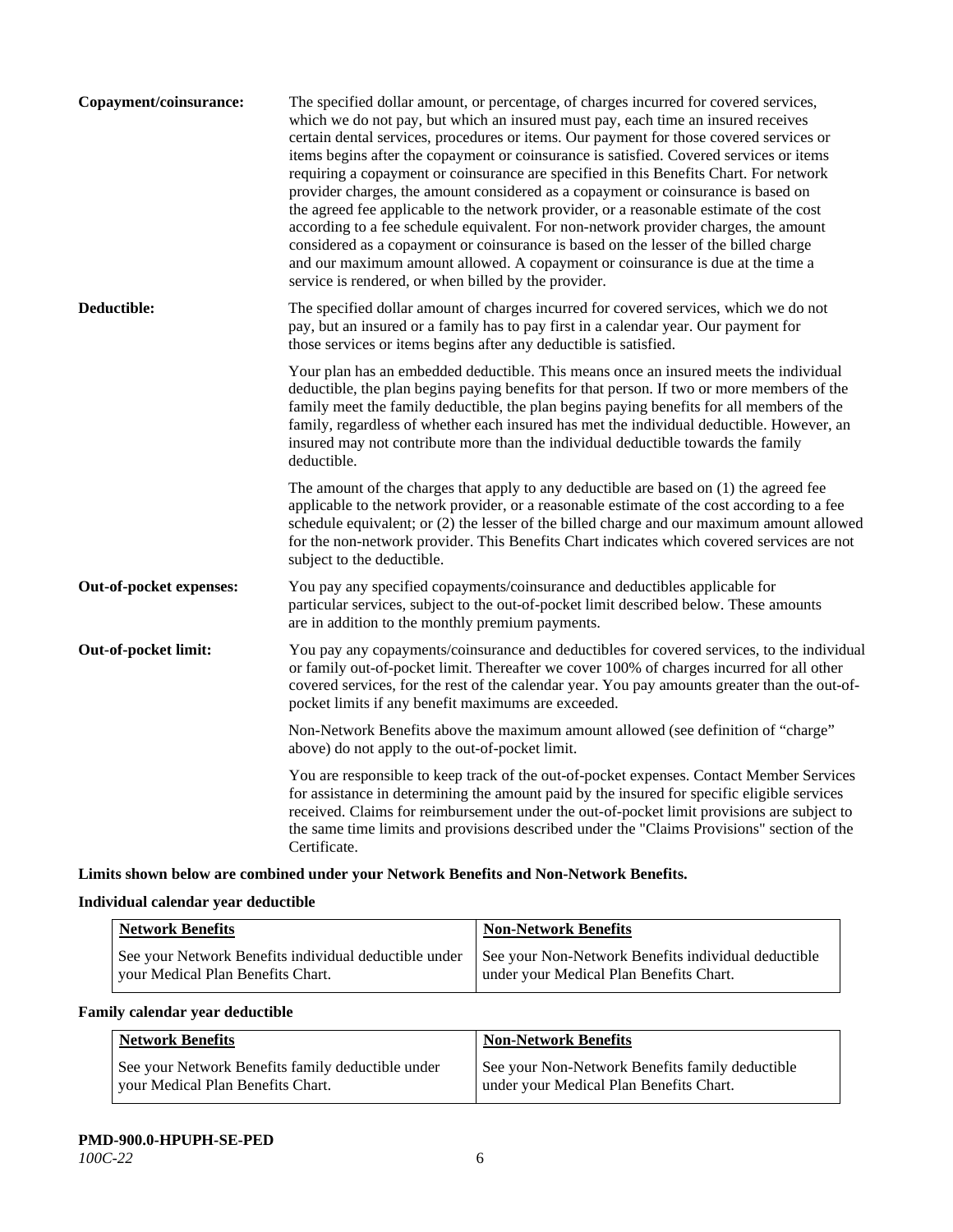## **Individual calendar year out-of-pocket limit**

| <b>Network Benefits</b>                       | <b>Non-Network Benefits</b>                      |
|-----------------------------------------------|--------------------------------------------------|
| See your Network Benefits individual out-of-  | See your Non-Network Benefits individual out-    |
| pocket limit under your Medical Plan Benefits | of-pocket limit under your Medical Plan Benefits |
| Chart.                                        | Chart.                                           |

## **Family calendar year out-of-pocket limit**

| <b>Network Benefits</b>                                                                         | <b>Non-Network Benefits</b>                                                                             |
|-------------------------------------------------------------------------------------------------|---------------------------------------------------------------------------------------------------------|
| See your Network Benefits family out-of-pocket<br>limit under your Medical Plan Benefits Chart. | See your Non-Network Benefits family out-of-<br>pocket limit under your Medical Plan Benefits<br>Chart. |

## **PREVENTIVE AND DIAGNOSTIC SERVICES**

#### **Covered Services:**

We cover the following preventive and diagnostic services, with certain limitations which are listed below. For this category, deductible does not apply.

- **Routine dental care examinations for new and existing patients** limited to twice each calendar year.
- **Dental cleaning** (prophylaxis or periodontal maintenance cleaning) limited to twice each calendar year.
- **Professionally applied topical fluoride** (other than silver diamine fluoride) limited to twice each calendar year.
- **Silver diamine fluoride** limited to twice per tooth each calendar year.
- **Pit and fissure sealant application and preventive resin restoration** limited to one application per tooth per 36-month period, for unrestored permanent molars.
- **Bitewing x-rays** limited to twice each calendar year.
- **Full mouth or panoramic x-rays** limited to once every sixty months.
- **Other x-rays, except as provided in connection with orthodontic diagnostic procedures and treatment.**
- **Space maintainers** (fixed or removable appliances designed to prevent adjacent and opposing teeth from moving) for lost primary teeth.
- **Evaluations that are not routine and periodic, including:** problem-focused evaluations (either limited or detailed and extensive), periodontal evaluations, and evaluations for insureds under the age of 3 which include counseling with the primary caregiver.
- **Screening or assessments of a patient** limited to twice each calendar year.

| <b>Network Benefits</b>       | <b>Non-Network Benefits</b>   |
|-------------------------------|-------------------------------|
| 100% of the charges incurred. | 100% of the charges incurred. |

## **Not Covered:**

- Diagnostic testing that is performed and billed as a separate procedure such as collection of microorganisms for culture, viral cultures, genetic testing for susceptibility or oral disease and caries susceptibility tests. This includes all oral pathology and laboratory testing charges.
- Additional charges for office visits that occur after regularly scheduled hours, office visits for observation, missed appointments or appointments cancelled on short notice.
- Cone beam CT capture and interpretation.
- Oral hygiene instruction.
- Removal of fixed space maintainers.
- Hospital, home and extended care facility visits by dental providers.
- Maxillofacial MRI, maxillofacial ultrasound and sialoendoscopy capture and interpretation.
- Post processing of image or image sets.
- Caries risk assessment and documentation.
- Charges for unspecified procedures.
- See "Services Not Covered" in item 3. of this Amendment.

#### **PMD-900.0-HPUPH-SE-PED**

*100C-22* 7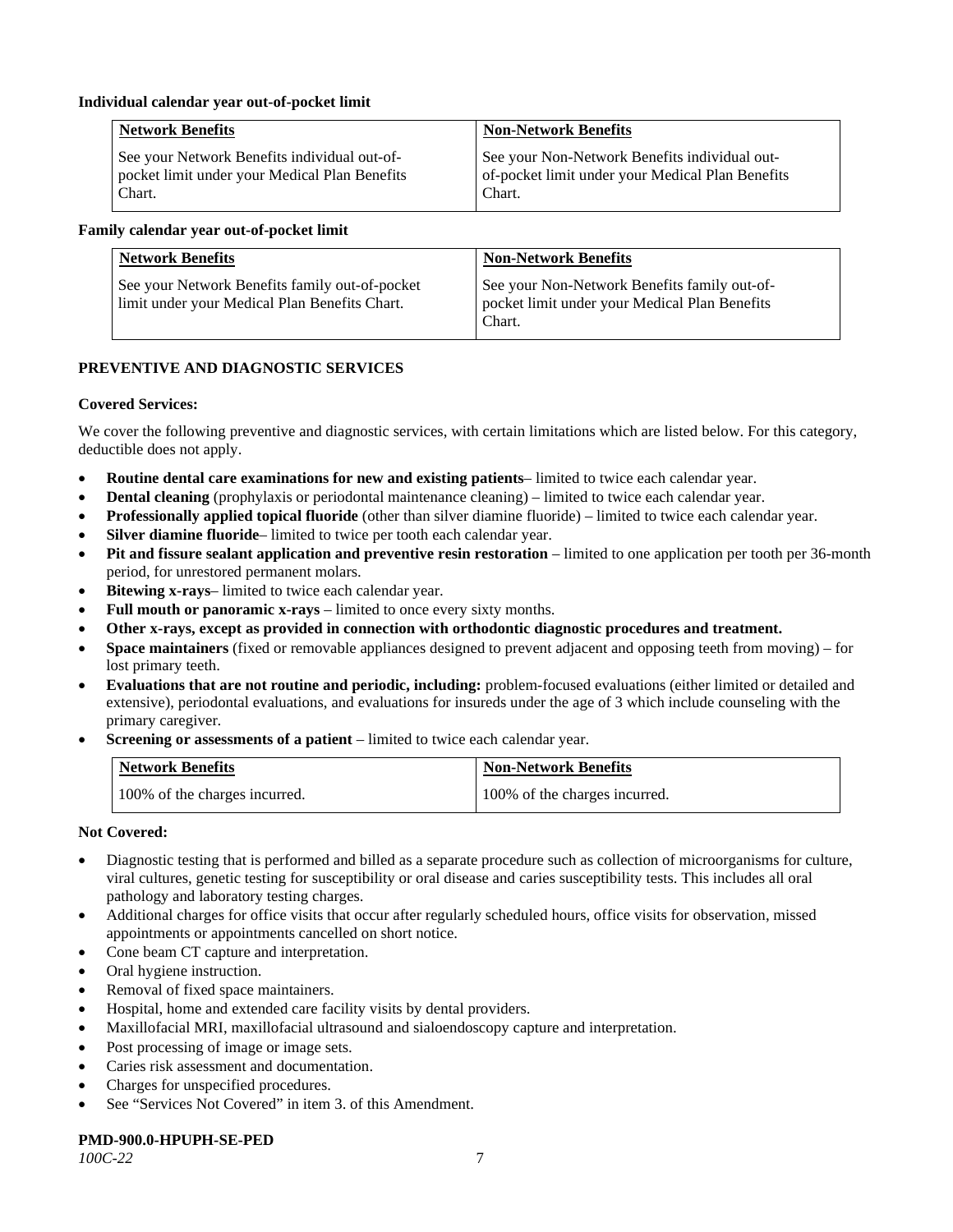## **BASIC SERVICES**

## **Covered Services:**

We cover the following services:

- **Consultations.**
- **Emergency treatment for relief of pain.**
- **Regular restorative services (fillings) other than posterior composites.** Restorations using customary restorative materials and stainless steel crowns are covered, when dentally necessary due to loss of tooth structure as a result of tooth decay or fracture.
- **Regular restorative services (fillings) - posterior composites (white fillings on bicuspids and molars).** Restorations using customary restorative materials and preventive resin restorations are covered, when dentally necessary due to loss of tooth structure as a result of tooth decay or fracture.
- **Oral surgery –** surgical and non-surgical extraction for the restoration of dental function. Services include, but are not limited to, removal of impacted teeth, incision or drainage of abscesses and removal of exostosis. General anesthesia or intravenous sedation is covered, when dentally necessary, when provided by the attending dentist in a dental office setting and required to perform a covered dental procedure.
- **Periodontics** (gum disease) limited to once every 24 months for non-surgical treatment and once every 36 months for surgical treatment.
- **Endodontics.**

| <b>Network Benefits</b>       | <b>Non-Network Benefits</b>  |
|-------------------------------|------------------------------|
| 100% of the charges incurred. | 50% of the charges incurred. |

## **Limitations:**

• Collection and application of autologous blood concentrate product is limited to once every 36 months.

#### **Not Covered:**

- Periodontal splinting.
- Orthognathic surgery (surgery to reposition the jaws).
- Harvest of bone for use in autogenous grafting procedure.
- Charges for surgical procedures for isolation of a tooth with a rubber dam.
- Non-intravenous conscious sedation, and drugs to treat anxiety or pain.
- Charges for endodontic endosseous implants.
- Charges for intentional reimplantation (including necessary splinting).
- Charges for canal preparation and fitting of preformed dowel or post.
- Charges for temporary crowns for fractured teeth.
- Charges for surgical placement of a temporary anchorage device.
- Charges for autogenous or nonautogenous osseous, osteoperiosteal or cartilage graft of the mandible or maxilla.
- Charges for anatomical crown exposure.
- Charges for the placement of a restorative foundation for an indirect restoration.
- Charges for periradicular services and bone grafts or other material used in conjunction with periradicular surgery.
- Charges for unspecified procedures.
- See "Services Not Covered" in item 3. of this Amendment.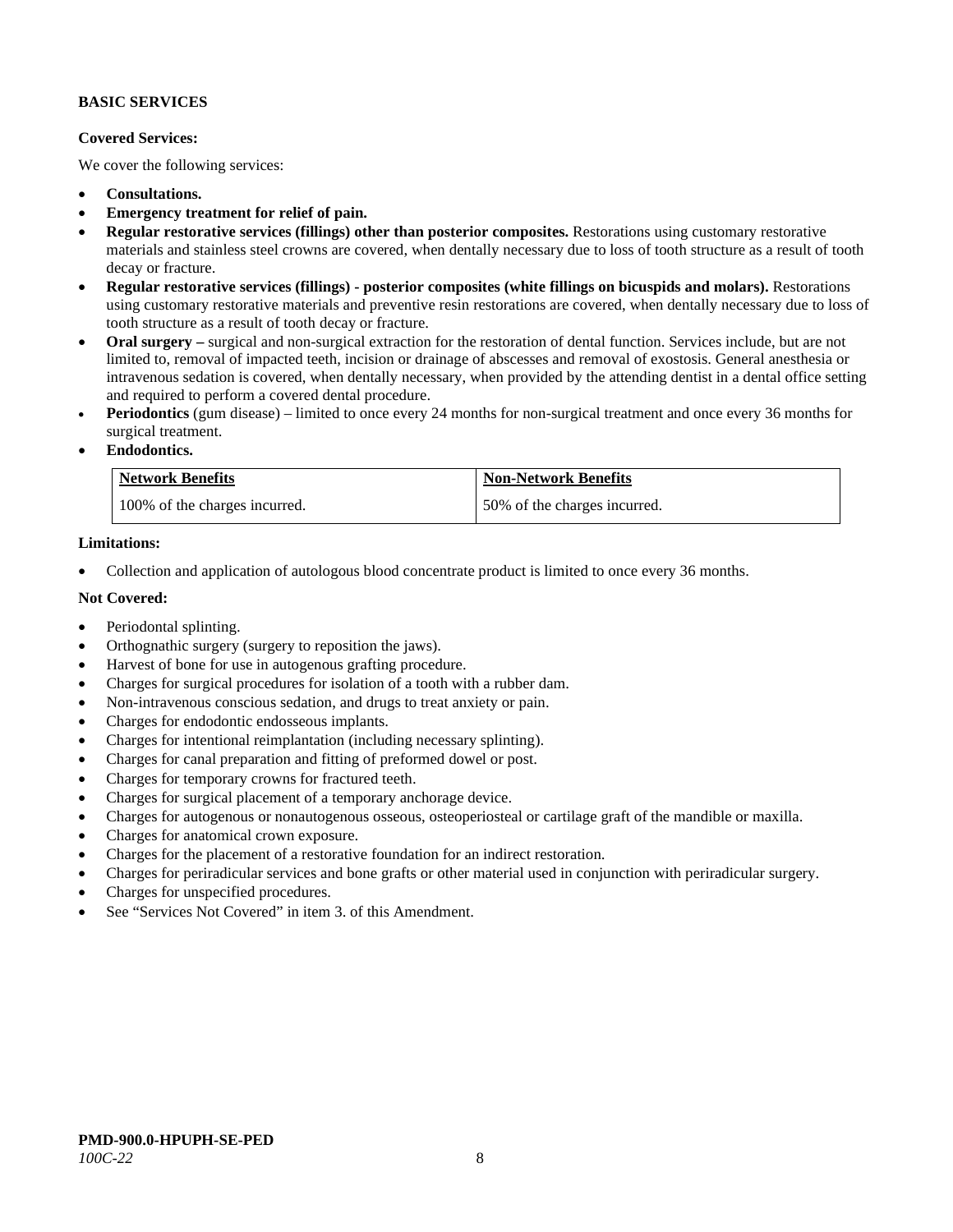## **SPECIAL SERVICES**

## **Covered Services:**

We cover the following services:

- **Special restorative care** extraorally fabricated or cast restorations (crowns, onlays) are covered when teeth cannot be restored with customary restorative material and when dentally necessary due to the loss of tooth structure as a result of tooth decay or fracture. If a tooth can be restored with a customary restorative material, but an onlay, crown, jacket, indirect composite or porcelain/ceramic restoration is selected, benefits will be calculated using the charge appropriate to the equivalent customary restorative material.
- **Repair or recementing of crowns, inlays and onlays.**

| <b>Network Benefits</b>       | <b>Non-Network Benefits</b>  |
|-------------------------------|------------------------------|
| 100% of the charges incurred. | 50% of the charges incurred. |

**Limitations:**

• Benefit for the replacement of a crown or onlay will be provided only after a five year period measured from the date on which the procedure was last provided, whether under this Amendment or not.

## **Not Covered:**

- Gold foil restorations.
- Onlays, veneers or partial crowns fabricated from extraorally cured composite resin or porcelain.
- Charges for unspecified procedures.
- See "Services Not Covered" in item 3. of this Amendment.

## **PROSTHETIC SERVICES**

## **Covered Services:**

We cover the following services:

- **Bridges** initial installation of fixed bridgework to replace missing natural teeth, replacement of an existing fixed bridgework by a new bridgework, the addition of teeth to an existing bridgework, and repair or recementing of bridgework are covered. A given prosthetic appliance for the purpose of replacing an existing appliance will be provided when satisfactory evidence is presented that the new prosthetic appliance is required to replace one or more teeth extracted after the existing bridgework was installed.
- **Dentures** initial installation of full removable dentures to replace missing natural teeth and adjacent structures and adjustments during the six-month period following installation are covered. If a satisfactory result can be achieved through the utilization of standard procedures and materials but a personalized appliance is selected, or one which involves specialized techniques, the charges appropriate to the least costly appliance are covered. Replacement of an existing full removable denture by a new denture is covered. A given prosthetic appliance for the purpose of replacing an existing appliance will be provided when satisfactory evidence is presented that the new prosthetic appliance is required to replace one or more teeth extracted after the existing denture was installed. Repair of dentures, or relining or rebasing of dentures more than six months after installation of an initial or replacement denture are covered.
- **Partial dentures** Surveyed crowns which are not restorative but which are dentally necessary to facilitate the placement of a removable partial denture are covered. Initial installation of partial removable dentures to replace missing natural teeth and adjacent structures and adjustments during the six-month period following installation are covered. If a satisfactory result can be achieved by a standard cast chrome or acrylic partial denture, but a more complicated design is selected, the charges appropriate to the least costly appliance are covered. Replacement of an existing partial denture by a new denture, or the addition of teeth to an existing partial removable denture is covered. A given prosthetic appliance for the purpose of replacing an existing appliance will be provided when satisfactory evidence is presented that the new prosthetic appliance is required to replace one or more teeth extracted after the existing denture was installed. Repair of dentures, or relining or rebasing of dentures more than six months after installation of an initial or replacement denture are covered.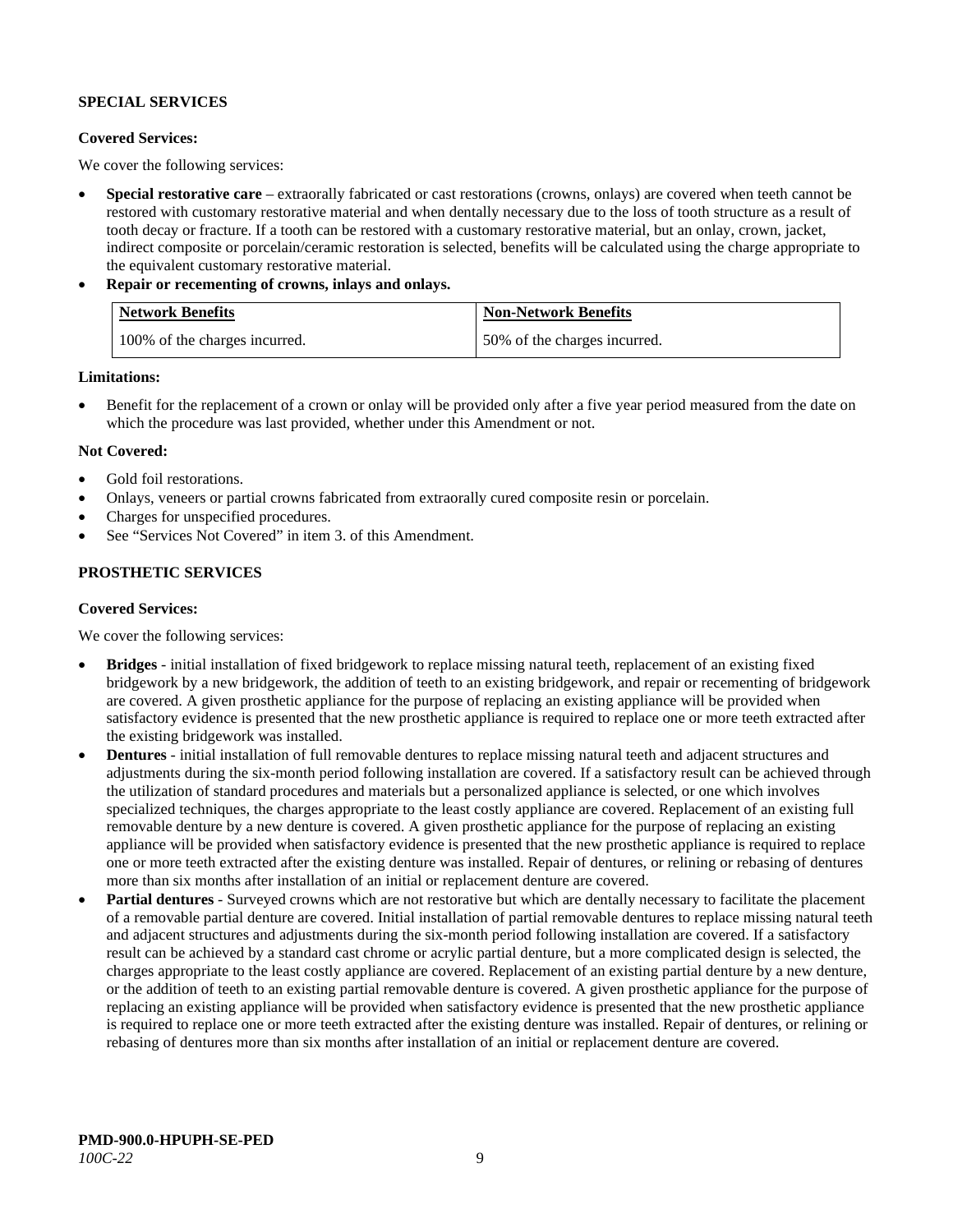- **Occlusal guards** occlusal guards for the treatment of bruxism are covered, including repair and relining of occlusal guards.
- **Tissue conditioning.**

| <b>Network Benefits</b>       | <b>Non-Network Benefits</b>  |
|-------------------------------|------------------------------|
| 100% of the charges incurred. | 50% of the charges incurred. |

## **Limitations:**

- Benefit for replacement of a prosthetic appliance will be provided only (a) if the existing appliance cannot be made serviceable, and (b) after a 5 year period measured from the date on which it was installed, whether under this Amendment or not.
- Occlusal guards are limited to one every 12 months, for insureds age 13 or older.

## **Not Covered:**

- Services for replacement of any missing, lost or stolen dental or implant-supported prosthesis.
- Services related to a prosthetic appliance which was installed or delivered more than 60 days after termination of coverage.
- Interim prostheses.
- Connector bars, stress breakers and precision attachments.
- Provisional pontics, crowns and retainer crowns.
- Copings.
- Charges for unspecified procedures.
- See "Services Not Covered" in item 3. of this Amendment.

## **DENTAL IMPLANT SERVICES**

## **Covered Services:**

## We cover, **if dentally necessary**:

- the surgical placement of an implant body to replace missing natural teeth;
- removal and replacement of an implant body that is not serviceable and cannot be repaired after a period of at least five years from the date that the implant body was initially placed;
- initial installation of implant-supported prosthesis (crowns, bridgework and dentures) to replace missing teeth;
- replacement of an existing implant-supported prosthesis by a new implant-supported prosthesis, or the addition of teeth to an existing implant-supported prosthesis. We will replace an existing implant-supported prosthesis when satisfactory evidence is presented that (a) the new implant-supported prosthesis is required to replace one or more teeth extracted after the existing implant-supported prosthesis was installed, or (b) the existing implant-supported prosthesis cannot be made serviceable;
- repair of implant-supported prosthesis;
- other related implant services.

Decisions about dental necessity are made by HealthPartners UnityPoint Health, Inc.'s dental directors, or their designees. If the dental directors or their designees determine that a tooth or an arch can be restored with a standard prosthesis or restoration, no benefits will be allowed for the individual implant or implant procedure. For the second phase of treatment (the prosthodontics phase of placing the implant crown, bridge, denture or partial denture), we will base benefits on the least costly, professionally acceptable alternative treatment.

| <b>Network Benefits</b>       | <b>Non-Network Benefits</b>  |
|-------------------------------|------------------------------|
| 100% of the charges incurred. | 50% of the charges incurred. |

## **Limitations:**

• Benefit for replacement of an existing implant-supported prosthesis that cannot be made serviceable will be provided only after a five year period measured from the date that the implant-supported prosthesis was initially placed, whether under this Amendment or not.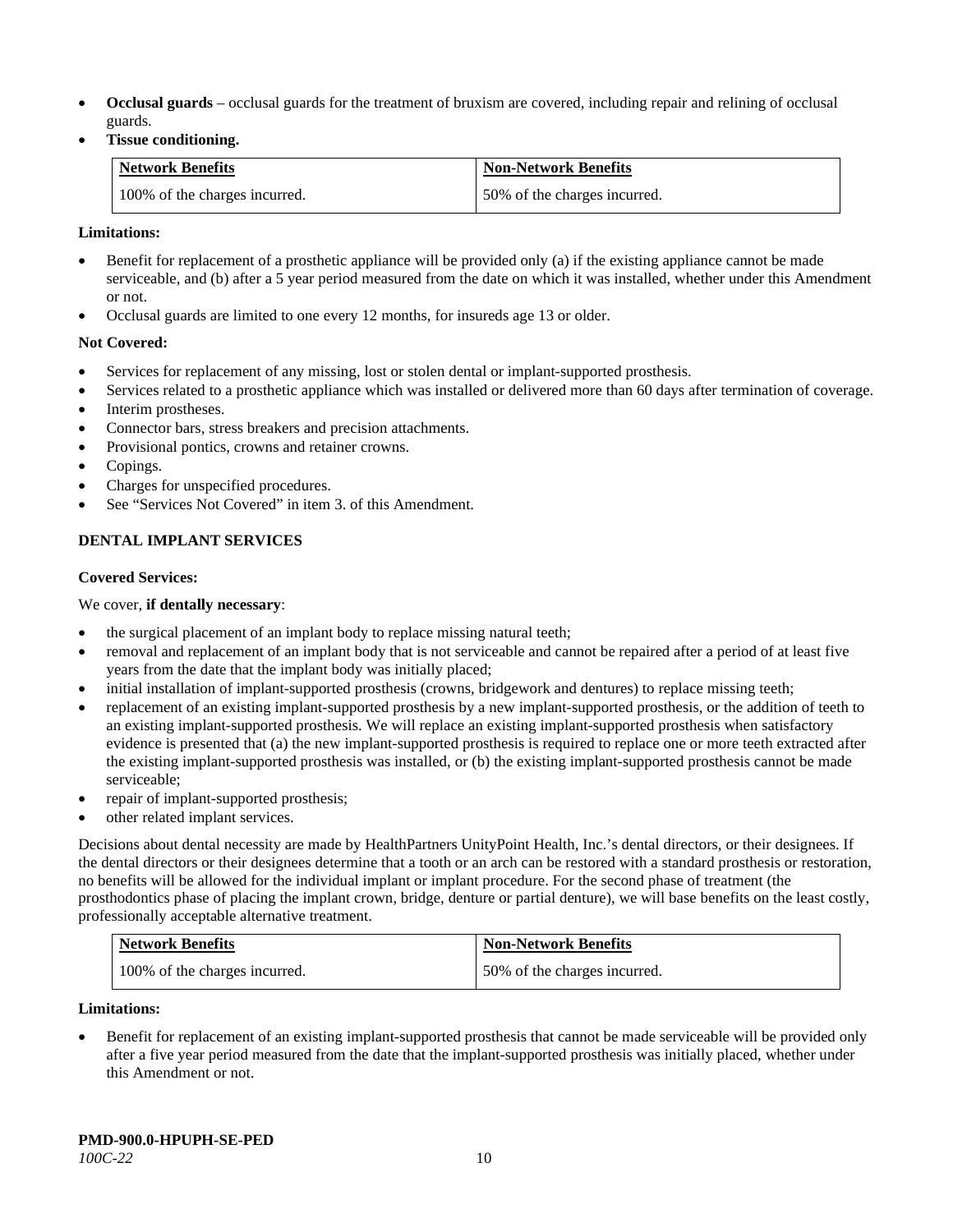- Endosteal implants, surgical placement of an interim implant body, eposteal implants, transolsteal implants (including hardware), implant-supported complete or partial dentures, connecting bars, abutments, implant-supported crowns, and abutment supported retainers are limited to once every 5 years.
- Radiographic/surgical implant indexing is limited to once every 5 years.

## **Not Covered:**

- Charges for interim abutments or custom abutments, including placement.
- Charges for unspecified procedures.
- See "Services Not Covered" in item 3. of this Amendment.

## **EMERGENCY DENTAL CARE SERVICES**

#### **Covered Services:**

We cover emergency dental care provided by network or non-network providers to the same extent as eligible dental services specified above and subject to the same deductibles, coinsurance and maximums.

| <b>Network Benefits</b>                                                                                                                                                             | <b>Non-Network Benefits</b>                                                     |
|-------------------------------------------------------------------------------------------------------------------------------------------------------------------------------------|---------------------------------------------------------------------------------|
| Coverage level is the same as corresponding Network<br>Benefits, depending on the type of service provided, such Network Benefits, depending on the type of service<br>as fillings. | Coverage level is the same as corresponding Non-<br>provided, such as fillings. |

## **Not Covered:**

See "Services Not Covered" in item 3. of this Amendment.

## **CLEFT LIP AND CLEFT PALATE SERVICES**

#### **Covered Services for dependent children:**

We cover dental services for treatment of cleft lip and cleft palate. Orthodontic treatment of cleft lip and cleft palate will be covered only if it meets the Covered Services criteria under "Orthodontic Services" below.

| <b>Network Benefits</b>                                 | <b>Non-Network Benefits</b>                           |
|---------------------------------------------------------|-------------------------------------------------------|
| Coverage level is the same as corresponding Network     | Coverage level is the same as corresponding Non-      |
| Benefits, depending on the type of service provided,    | Network Benefits, depending on the type of service    |
| such as Basic Services, Special Services or Orthodontic | provided, such as Basic Services, Special Services or |
| Services, if applicable.                                | Orthodontic Services, if applicable.                  |

#### **Limitations:**

• To the extent that these services are covered under the medical services, they are not covered as Pediatric Dental services.

## **Not Covered:**

- Charges for unspecified procedures.
- See "Services Not Covered" in item 3. of this Amendment.